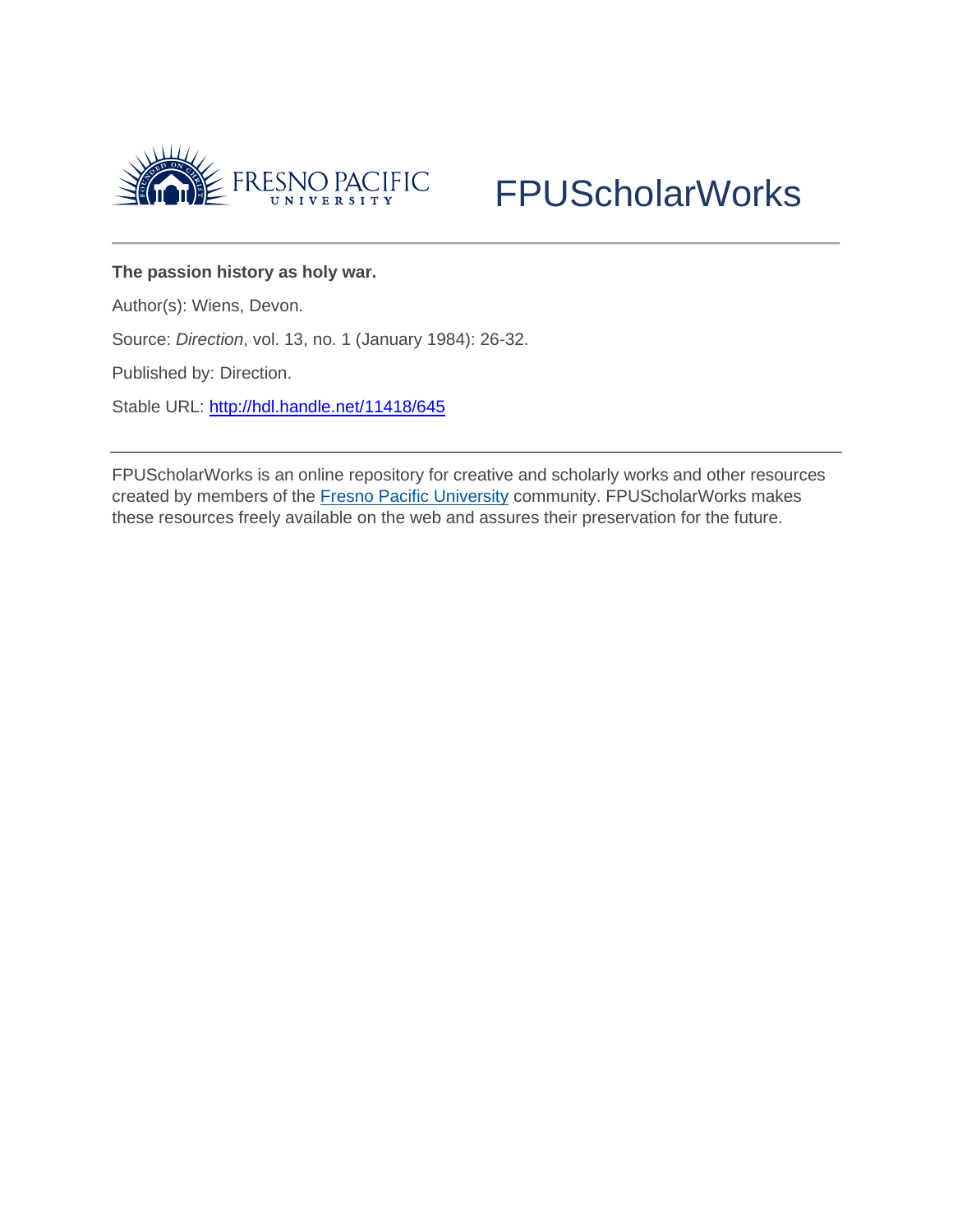## **The Passion History as Holy War**

## *Devon Wiens*

It is by now common knowledge that the notion of holy war represented a deeply-entrenched aspect of ancient Israelite faith. This paper has the purpose of tracing the vestiges of the archaic ideals of holy war into the New Testament, in particular, into the passion accounts, as recorded by the Synoptics.

The battle-charged atmosphere of the evangelists' depictions of Jesus' life and activity has often been noted.<sup>1</sup> However, sufficient cognizance has not been taken of the almost inevitable influence of technical holy war ideas upon these writers. Instead, with considerable ingenuity, every seemingly conceivable hint of conflict has been blown up into a theory that Jesus was at war with various enemies. These theories tend to result from modern impositions upon the gospel matterial. The important methodological question is: Did the evangelists themselves employ the age-old tradition of holy war in explicating their understanding of Jesus? Strict focus upon this question will discourage the arbitrary importance of militaristic ideas in general into the gospels, merely because proponents of such ideas are fully aware of the wide currency of martial language in NT times.

If the history of tradition approach has taught us anything, it is that of the longevity and tenacious reusability of ancient ideas. This fact, when coupled with the scholarly return to the acknowledgement of the OT as the significant background for primitive Christian thought, argues for the continuation of beliefs surrounding holy war, in the NT. This was, after all, the case with respect to the Maccabees and Zealots<sup>2</sup> and the Qumran Covenantors.<sup>3</sup>

Therefore, to use the various strife-metaphors as illuminative of battles of a kind is warranted, but the designation 'holy war' should be reserved for specialized, technical applications, wherein the old, familiar imagery recurs. In the case of the NT gospels, the present writer found that the stereotyped usages of holy war ideology are focused, almost exclusively, upon the passion narratives. Furthermore, it is Mark and, even to a greater degree, Matthew who associates most dramatically the old ideas with the suffering and death of Jesus, so that, for them, the passion is envisioned as another example of a holy war.

To begin with, one needs only to be reminded of the war-like nature of the whole passion event to realize that these terminal occur-

**<sup>\*</sup>Dr. Devon Wiens is chairman of Biblical and Religious Studies and teaches New Testament at Fresno Pacific College, Fresno, California.**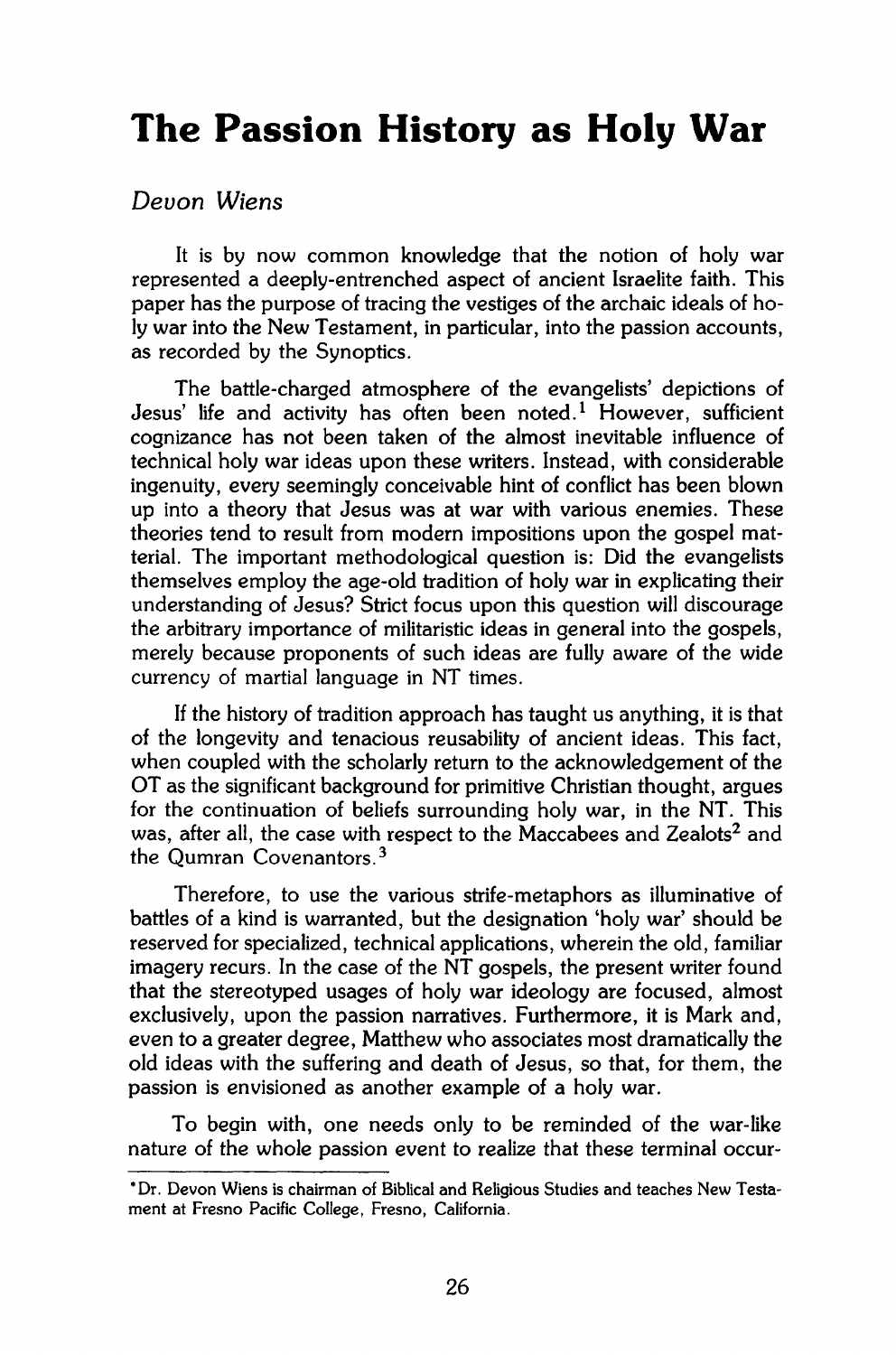rences were especially susceptible of investment with this traditional terminology and ideology. For instance, there are soldiers present throughout Mr.  $14:1,2 = Mt$ .  $26:3-5$ ; Mk.  $14:27 = Mt$ .  $26:31$ ; Mk.  $14:43-50 = Mt. 26:27-46.$ 

It is possible that the event which commenced the activities of passion week, the entry into Jerusalem, triggered the treatment which is accorded the specific incidents of that week. Clearly, some among the crowd saw Jesus as a war-hero coming to take possession of the city. The mob's acclamation is natural enough, viewed in this light: "Hosanna! Blessed is he who comes in the name of the Lord! Blessed is the kingdom of our father David that is coming! Hosanna in the highest!" This fervid expectation of national liberation is interpreted by Matthew along the lines of the warrior-like king whose coming is announced in Zechariah 9:9.

As one proceeds to probe the accounts — beyond the evident references to conflict and the world of war in general — in the search for traditional holy war motifs, one is not disappointed. For, as was the case in the ancient warfare of Israel, so now the warrior, first of all, must prepare himself ritually for the fray. The experience in Gethsemane represents such a necessary and disciplined consecration, for this is the time of temptation  $(Mk, 14:38 = Mt, 26:41)$ . This term

has its roots in the imagery of a state of war between two powers in the world, that of God and that of Satan, in which the believer, as God's soldier, is constantly exposed to the attacks of the devil and must therefore be watchful and armed at his post.<sup>4</sup>

This brings about the need to 'watch' (Mk.  $14:34$ , 37,  $38 =$  Matt. 26: 38, 40, 41). Most instructively, this is the same term as that used to picture the required vigilance of the disciples, in anticipation of the coming of the Son of Man and the accompanying travail and cosmic phenomena of the final tribulation, in the eschatological discourse (Mk. 13: 33, 35, 36 = Mt. 24:42).<sup>5</sup> There is a network of ideas common to both the passion narrative (e.g., the thought of the 'hour', <sup>6</sup> the need to watch, the idea of 'tribulation', the cosmic prodigies which attend both the crucifixion and the description of the coming of the Son of Man). This suggests that Jesus undergoes, in a prefigurative sense, precisely those things of which he forewarns his followers (Mk.  $13 =$ Mt. 24). In a real sense, then, this means that the future Day of the Son of Man, with its accompanying portents, is, to a degree, realized in the passion as holy war.

As is only to be expected, the upcoming strife prompts fear and diffidence. Accordingly, as in days of old, divine guidance must be invoked: "Abba, Father, all things are possible to thee; remove this cup<sup>7</sup> from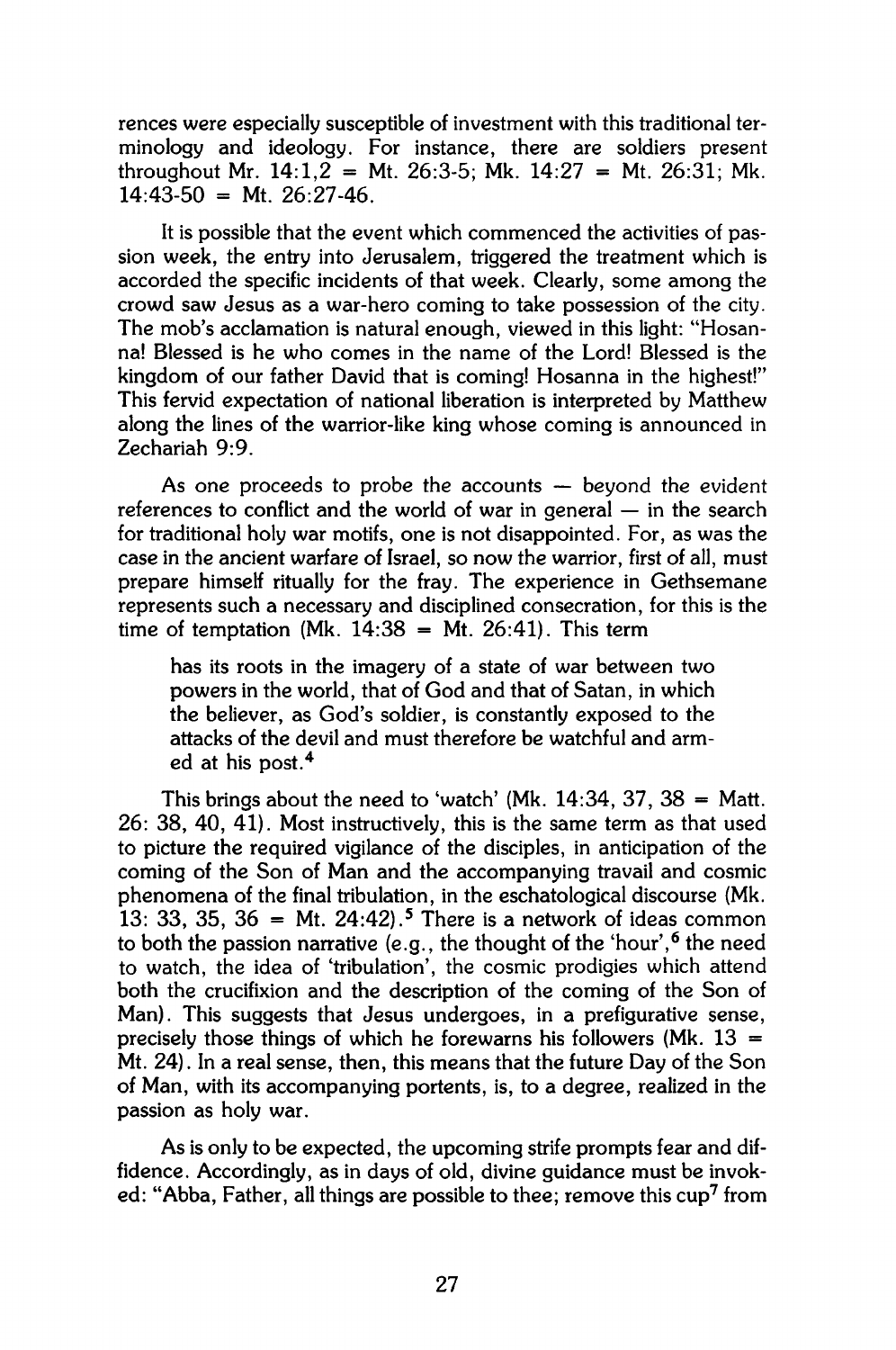me; yet not what I will, but what thou wilt" (Mk. 14:36; cf. Mt. 26:39). Inasmuch as the outcome of the battle is determined by God himself.<sup>8</sup> faith and acquiescence in the divine will are indispensable. Only at this juncture does the fighter bestir himself and sound the battle cry: "Indeed, the hour has come"<sup>9</sup> (Mt. 26:45; cf. Mk. 14:41).

Jesus, fully in control of the situation, verbally sets into motion the forces which result in the confrontation with the powers of evil and the arrest<sup>10</sup> (Mk. 14:42 = Matt. 26:46). He, so to speak, advances to the front, at the head of his troops, to engage the enemy.

These traditional holy war catchwords and idioms appealed to yet again to portray this conflict. However, there is, within this basic continuity of thought, a refraction of some key ideas. For Jesus, paradoxically enough, announces to his followers that "the Son of Man is being handed over to the power of sinful men (Mk. 14:41; cf. Matt. 26:45). In the old Israelite records of holy war, a standard motif was the assurance that Yahweh had given the enemy into Israel's hand (Josh. 2:24, 6:2, 16; 8:1, 18; 10:8, 19; Judges 1:2; 3:28; 4:7, 14; 7:9, 14, 15; 10:30; 18:10; 20:28; I Sam. 14:10, 12, 37; 17:46; 23:4; 24:5; 26:8; II Sam. 5:19; I Kings 20:28). But, now, in this later example, the tables are turned against God's own. Both Mark (14:27) and Matthew (26:31) cite Zech. 13:7 ("I will strike the shepherd and the sheep of the flock will be scattered"), in the effort to explain how this unexpected turn of events could have come about. It is clear that the original reference in Zechariah is to war-situation, for it is the sword, as the parallel construction of the verse shows, which smites the shepherd and scatters the sheep.

This scattering of the disciples illustrates, rather graphically, their unpreparedness, throughout the section. Peter was to deny his master  $(Mk. 14:29-31 = Mt. 26:33-35)$ ; he is in this respect but representative of the others who were all to "fall away" (Mk.  $14:27 =$  Matt. 26:31) that night. Again, the three disciples cannot maintain the necessary vigil (as sentries?) in Gethsemane; they fall asleep at the post (Mk. 14:37,  $40, 41$  = Mt. 26:40, 43, 45). Consequently, the combatant must sally forth into the fray all alone.<sup>11</sup> As in the time of Gideon, now the undesirables and the unfit have been weeded out. Eventually, the disciples bear out the truth of Jesus' solemn warning: "Then all the disciples left him and ran away" (Mt. 16:56; cf. Mk. 14:50).

Although the intervening passages reflect ideas of antagonism and conflict, it is the event which is the climax of the passion history, the crucifixion, which gathers to itself a cluster of the traditional images.

In the first place, one notes that the cross is raised on the promontory of Golgotha, in a manner reminiscent of the summoning of Israel to war by the raising of a signal or standard on a hill. For comparative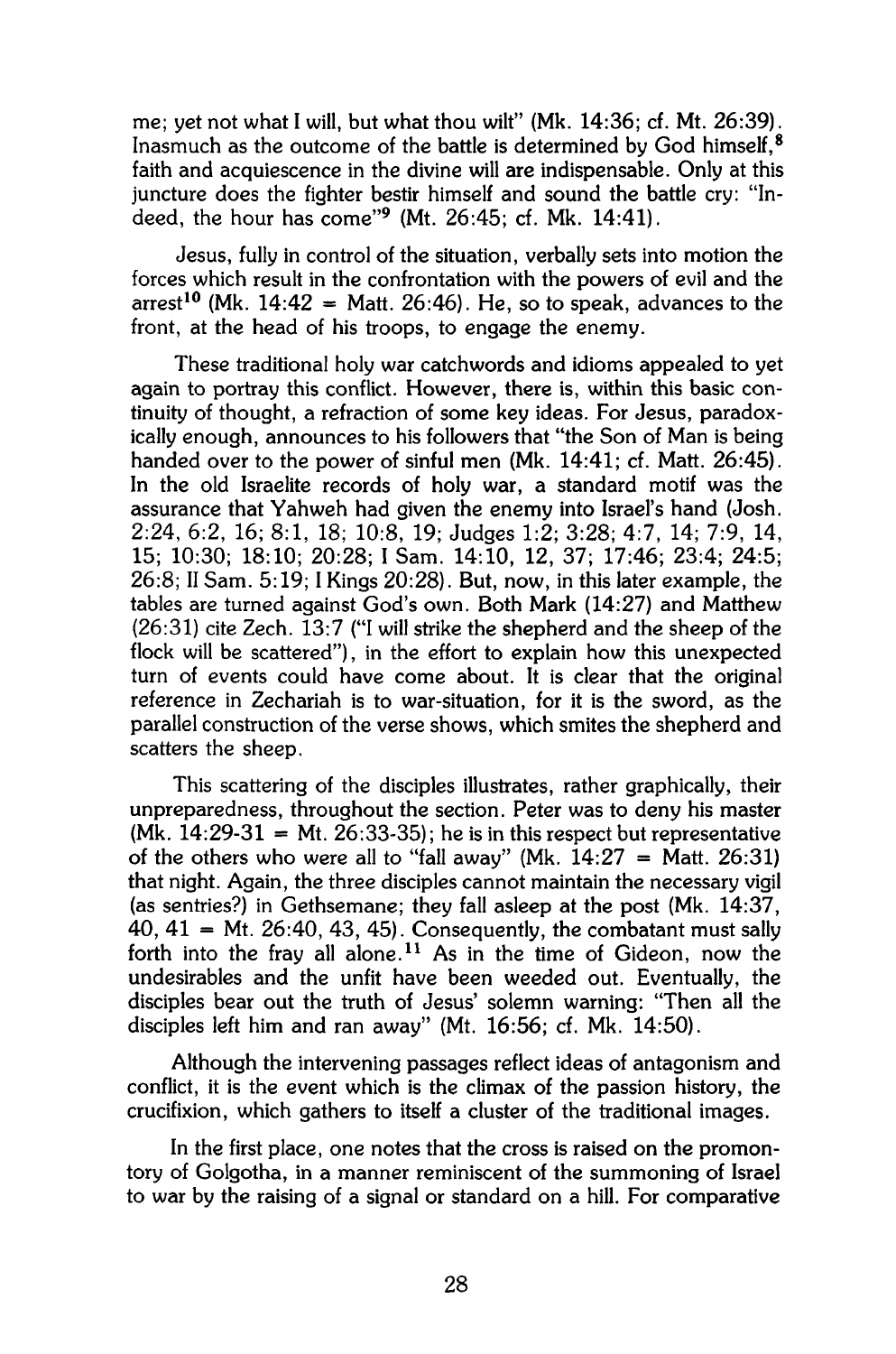purposes, we refer to one such call to battle, as recorded in Isaiah 13; here the scene is the cataclysmic war to take place on the Day of Yahweh:

On a bare hill raise a signal, cry aloud to them; wave the hand for them to enter the gates of the nobles. I myself have commanded my consecrated ones, have summoned my mighty men to execute my anger, my proudly exulting ones. Hark! an tumult on the mountains, as of a great multitude!<sup>12</sup> Hark! an uproar of kingdoms, of nations gathering together. The Lord of hosts is mustering a host for battle (13:2-4).

In keeping with correct martial decorum, Jesus spurns the drink offered him (Mk.  $15:23 = Mt$ .  $27:34$ ), thus demonstrating the gravity of the hour by his abstention from anything which would render him unfit for the impending conflict (cf. Numbers 21:2; Deut. 23:10-15; Judges 11:36; I Sam. 14:24; 21:6; II Sammuel 1:21).

While Jesus is on the cross, the apparent victors in this war engage in the distribution of the spoils, Jesus' garments (Mk.  $15:24 = 27:35$ ). Although this was doubtless a customary act at such times, as was the case also with the offer of drink, one must not overlook the cumulative effect of all these detailed parallels to the tradition in the narrative, for, taken together, they serve to enhance the impression of the total scene as one of war.

As he is about to succumb, the crucified one cries out: "My God! My God! why have you forsaken me?" (Matt. 27:46; Mk. 15:34).<sup>14</sup> This may be thought of as a war-cry; indeed, the fact that he is said to have cried in a loud voice tends to confirm this. For it does seem a bit unnatural that one in his weakened condition would do so. The writer probably wishes for us to think back to the shouts which punctuated the wars of antiquity.

What follows next provides support for the thesis which we have posited. Immediately, after the cry, assorted terrestrial and celestial phenomena occur, attending the course of this war and illustrating its crucial character. The family portents and prodigies are reported once again: darkness covers the earth (Mk.  $15:33 = Mt$ . 27:45; cf. Amos 5:18-20; 8:9, 10; Zeph, 1:15; Joel 2:2, 10, 31; 3:15); the veil of the temple is torn asunder, the earth shakes, rocks are split, and death surrenders its hold on many bodies of the saints (Matt. 27:51).

As a result of all this spectacular activity, the centurion and those with him, who were guarding the spot, are said to have been struck by fear (Matt. 27:54). The fact that it is stated that it was the soldiers who feared greatly is significant; it reminds one of the consternation and panic brought about by Yahweh, in the enemy camp, in the records of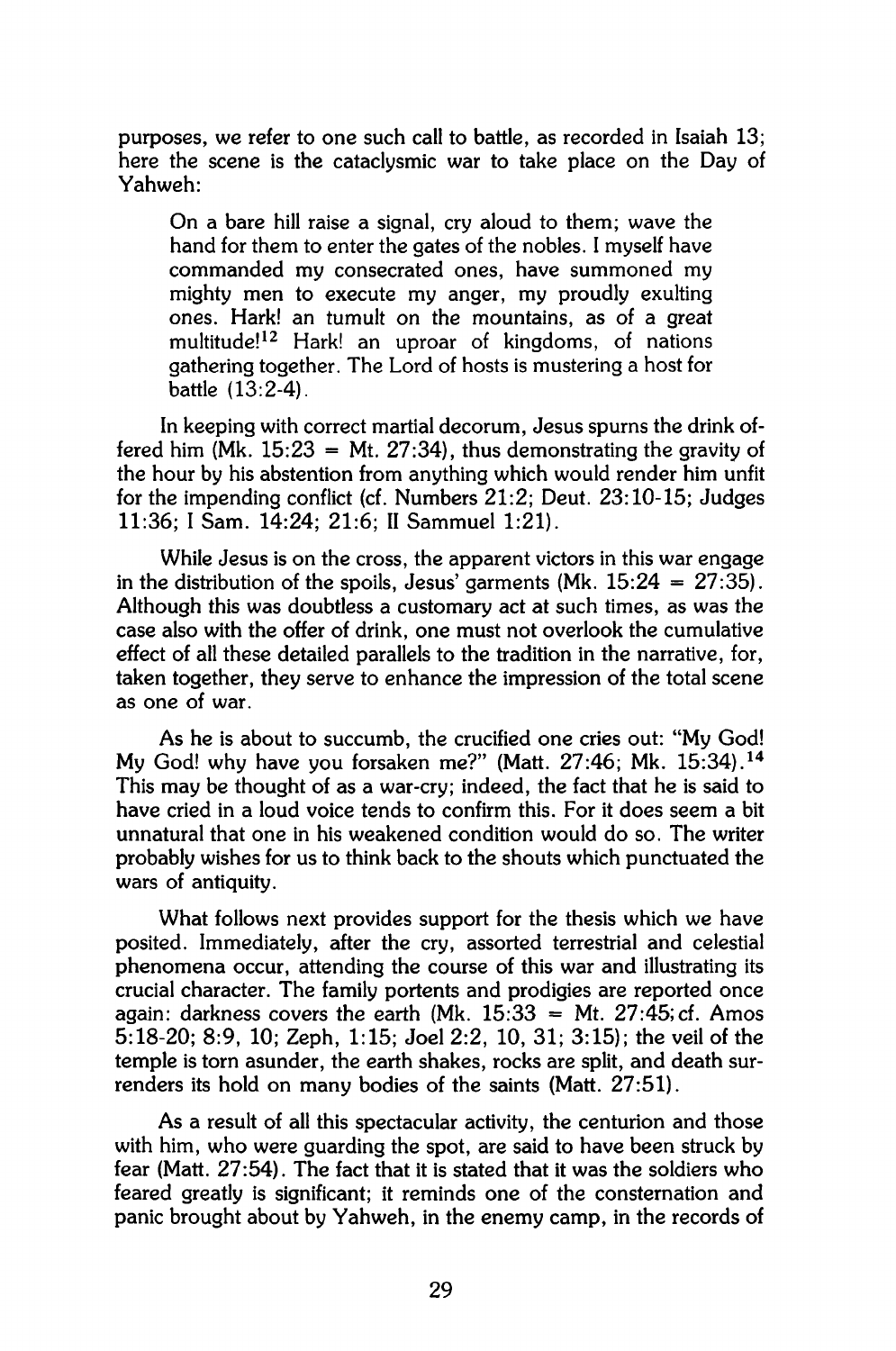Israel's holy wars. In this case, both Mark and Matthew go on to record the guards' verbal response, though Matthew generalizes Mark's limitation of this to the centurion, so that the entire company is made to exclaim: "This man was really the son of God (Mk. 15:39 Matt. 27:54). By way of pointing to the striking correspondence with much older terminology and concept, we may refer to the incident reported in I Sam. 4. There, the presence of the ark of the covenant in the camp signifies for Israel the presence of Yahweh himself. As a result, prior to beginning the clash with the Philistines, all Israel gives a "Mighty shout" so that the earth "resounds." The Philistines become terrified. In their mortification, they put the following interpretation upon the situation: "The gods (God) have come into their camp (I Sam.  $4:7$ ).<sup>15</sup>

Admittedly, the cross-struggle is a somewhat curious example of a holy war. A couple of concluding questions deserve attention. First, who exactly may be said to be the "enemy" in this conflict? This question is worth asking because the identity of the foes is not explicitly revealed in the synoptic passion narratives. Hints in this direction are found in Jesus' word to the disciples, at the conclusion of the experience in Gethsemane: "The Son of Man is betrayed into the hands of sinners" (Mk.  $14:41 = Mt$ .  $26:45$ ). Earlier, the chief priests and the scribes are portrayed as plotting to do away with him (Mk.  $14:1 =$  Luke 22:2; cf. Matt 26. 26:3). It appears that the earthly foe, quite unspecified in the synoptics, is spiritualized into the 'powers and principalities' of the Pauline and deutero-Pauline literature (cf. Eph. 6:12; Col. 2:15). This ambiguity would imply that, whereas the identity of the foe is avariable, the fact of the battle itself is a constant and, hence, the important datum. The stress is upon the waging of the war itself, not the description of the principles involved.<sup>16</sup>

The second question is whether Jesus really "wars" here. Is it not rather a case of his acquiescence to the real contestant, God himself? We have examined the Gethsemane episode, in which there is real tension between the desire to avoid the approaching battle, represented by the 'cup', and the simultaneous desire to surrender in faith to the will of the one who alone makes the ways of war to serve him. In the same vein, the old descriptive imagery pertaining to holy war is now utilized to depict a passivity which results in apparent submission to the enemy, despite the crowd's taunts and challenges for Jesus to save himself from the cross.

Of course, the salient point in all of this is precisely Jesus' refusal to wage the kind of traditional holy war which would have spared him from the agony of the crucifixion (according to Mr. 26:52, 53). Instead, Jesus takes his own distinctive back and, in so doing, further scandalizes his followers, who fail to comprehend this strange "resignation." For they are attuned to allow one possible way to wage a holy war and fail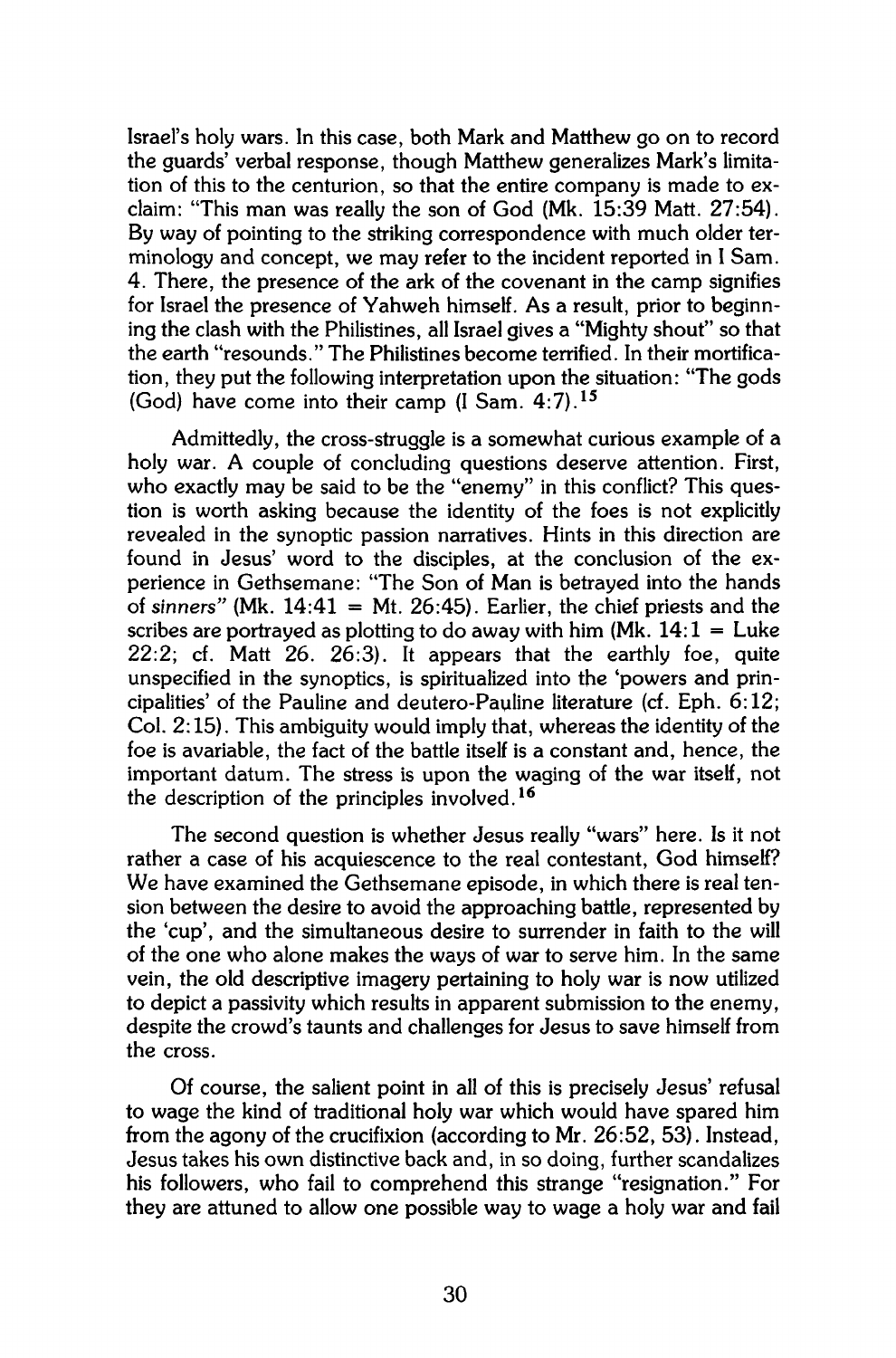to realize that the way of the cross is the way of victory. Indeed, there are sufficient indications, though these are not unequivocal, that this seeming defeat contains within itself the seeds of triumph, even without the obvious proclamation of this in the ancillary resurrection narratives.

## *References*

**1 See, among others, Anton Fridrichsen, "The Conflict of Jesus With the Unclean Spirits,"** *Theology* **22 (1931): 122-135; Ragnar Leivestad,** *Christ the Conqueror: Ideas of Conflict and Victory in the New Testament* **(London: SPCK, 1954); G.B. Caird,** *Principalities and Powers: A Study in Pauline Theology* **(Oxford: Clarendon, 1956; Otto Betz, "Jesu heiliger Krieg,"** *Novum Testamentum* **2 (1975): 116-137; J.M. Robinson,**  *The Problem of History in Mark* **(London: SCM, 1957; Heinrich Schlier,** *Principalities and Powers in the New Testament* **(New York: Herder and Herder, 1961); Gerald Bonner,** *The Warfare of Christ* **(London: Faith Press, 1962); Ernest Best,** *The Temptation and the Passion: The Markan Soteriology* **(Cambridge, 1965). For the development of such ideas in the early church, subsequent to the gospels, see two older classics: Adolf Harnack,** *Militia Christi: Die christliche Religion und der Soldatenstand: in den ersten drei Jahrhunderten* **(Tübingen: J.C.B. Mohr (Paul Siebeck), 1905) and** *Hans Windisch, Der messianische Krieg und das Urchristentum* **(Tübingen: J.C.B. Mohr (Paul Siebeck), 1909).** 

**2 The definitive study of such ideas in the Maccabees and Zealots is that by William Farmer,** *Maccabees, Zealots, and Josephus: An Inquiry into Jewish Nationalism in the Greco-Roman Period* **(New York: Columbia University, 1956). See also Martin Hengel,**  *Die Zeloten: Untersuchungen zur jüdischen Freiheitsbewegung in der Zeit von Herodes I. Bis 70 N. Chr.* **(Leiden: E.J. Brill, 1961).** 

**3 This is epitomized in the "War of the Sons of Light and Darkness."** 

**4 Karl George Kuhn, "New Light on Temptation, Sin and Flesh in the New Testament," in Krister Stendahl (ed.),** *The Scrolls and the New Testament* **(London: SCM, 1957), p. 96.** 

**5 R.S. Barbour, "Gethsemane in the Tradition of the Passion,"** *New Testament Studies* **16 (1970): 236: ".. . it seems likely that Mark understood the** *peirasmos* **of the disciples in Gethsemane by reference to the hour of the Son of Man alike in its historical and eschatological senses; the three are told to watch and pray so that they shall not enter into the eschatological** *peirasmos* **that is described in chapter xiii, but also so that they shall not be put to the test and fail in the struggle that immediately confronts them."** 

**6 According to Werner Kelber, "The Hour of the Son of Man and the Temptation of the Disciples," in Kelber (ed.),** *The Passion in Mark: Studies on Mark 14-16* **(Fortress, 1976), p. 44: "The hour', used in this absolute sense [in Mark 14:35], not merely attaches weight to the period of passion proper, but it qualifies this suffering in an eschatological sense . . . 'The hour' is therefore a cipher for suffering [14:35,41], for the eschatological quality of suffering [13:11], and for eschatological revelation in a purely futuristic sense [13:32]."** 

**7 The idea of the 'cup' has its analogues within the Old Testament prophetic literature, wherein the Lord is portrayed as coming in fury and vengeance, to do battle, either in independent fashion, against Israel herself (Is. 51:17,22; Ez. 23:31-33) or the nations (Jer. 25:15,17,28; 49:12; Lam. 4:21; Hab. 2:16) or in dependence upon Babylon (Jer. 51:7) or Jerusalem (Zech. 12:2), as the latter represent the 'cup'.** 

**8 Millard Lind, "Paradigm of Holy War in the Old Testament,"** *Biblical Research*  **16 (1971): 26, refers to the "unique tradition of holy war in the Old Testament that**